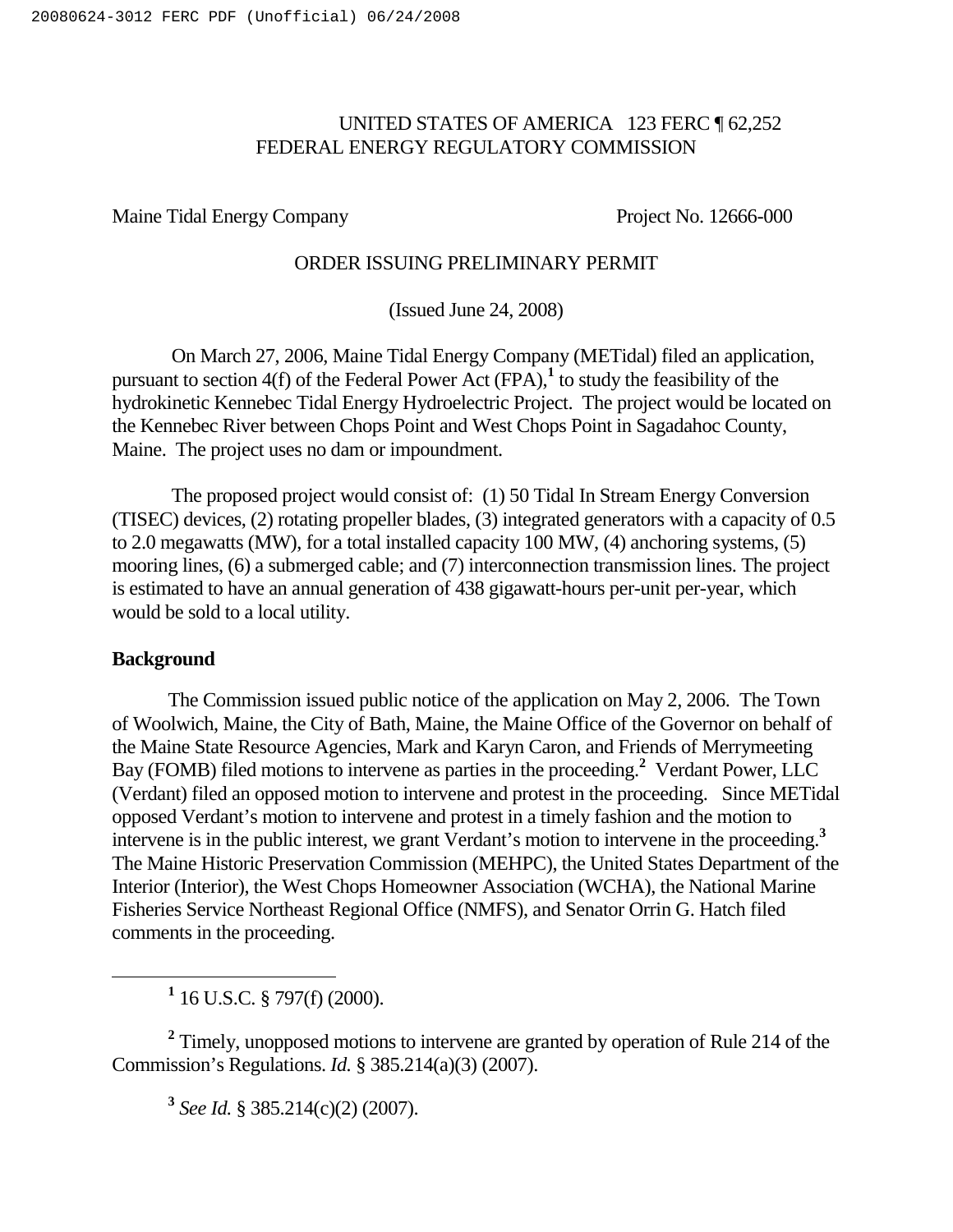The Maine Office of the Governor on behalf of the Maine State Planning Office (MESPO), Maine Department of Environmental Protection (MEDEP), Maine Land Use Regulation Commission (MELURC), Maine Department of Marine Resources (MEDMR), Atlantic Salmon Commission (ASC), and the Maine Department of Conservation (MEDOC) comments that, in general, the State of Maine encourages the development of renewable power; however, it has some concerns with the fact that the lower Kennebec River was listed as an "A" River in 1982 in the Maine Resources Study. An "A" River is defined as a river that possesses a composite natural and recreational resource value with greater than state significance. The significant resource values include unique riverine geologic, hydrologic, ecologic features and critical areas, including significant bald eagle habitat, scenic character, anadromous fisheries, and National Historic Landmarks and Register Sites. The Maine Office of Governor also suggests the applicant consult with its resource agencies.

Mark and Karyn Caron comment that they neither support nor oppose the preliminary permit application but are opposed to any use of river in front of their property that will have an environmental or historical impact on the Merrymeeting Bay. FOMB object to the issuance of a preliminary permit for this project because it supports an unspecified new technology for which limited impact data exists and the project is proposed in an area that contains significant resources.

Verdant comments that it is concerned that METidal is site-banking, and therefore the preliminary permit application should be rejected. MEHPO comments that the applicant should seek early consultation with its office as the Chops area contains several terrestrial archeological sites of  $18<sup>th</sup>$  century age that may be eligible for listing in the National Register, including underwater landforms or sites that are buried on the land surface.

Although Interior does not object to the issuance of a preliminary permit for the Kennebec Tidal Energy Project, it states that the project could have significant adverse impacts on fish and other aquatic resources including resident and migratory fish in the Kennebec, some of which are endangered, and therefore the proposed project could have an impact on the success of the fish restoration efforts on the Kennebec. Consequently, Interior requests that the applicant consult with the United States Fish and Wildlife Service early in the planning process.

Comments filed by the WCHA state concerns such as the impact on recreational industries, the construction and its impact on the surrounding communities, the unknown impact on valuable and protected endangered fish and mammalian species, and the impact of electromagnetic inference (EMI) on homes that directly abut the right-of-way.

NMFS comments that the proposed project could adversely affect fish populations and marine mammals through the disturbance and alteration of habitat and interaction with generating facilities, and request that they are consulted during the planning phase. Senator Orrin G. Hatch filed comments in support of the development of the hydrokinetic project.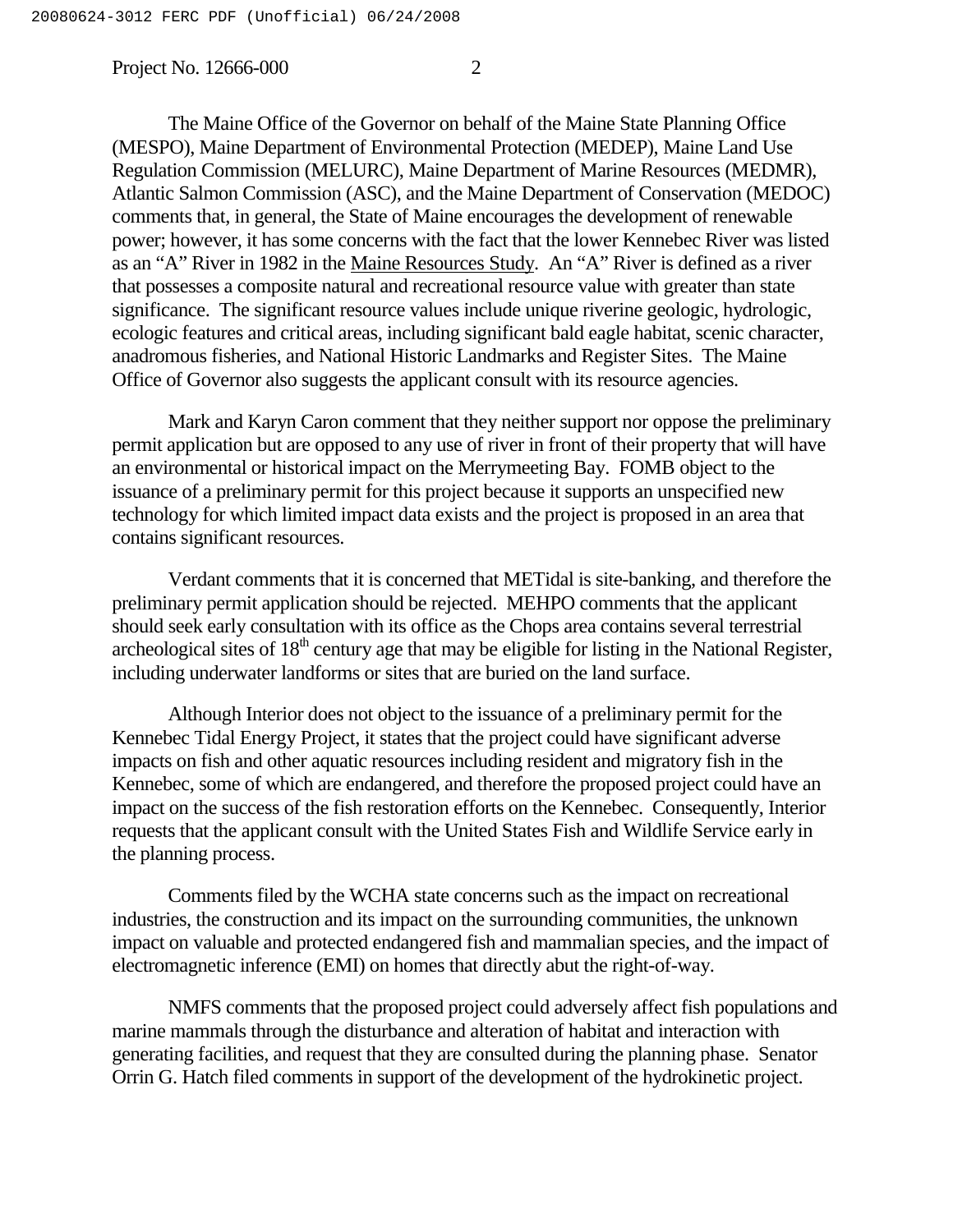### **Discussion**

Section 4(f) of the FPA authorizes the Commission to issue preliminary permits for the purpose of enabling prospective applicants for a hydropower license to secure the data and perform the acts required by FPA section 9,<sup>4</sup> which in turn sets forth the material that must accompany an application for license. The purpose of a preliminary permit is to preserve the right of the permit holder to have the first priority in applying for a license for the project that is being studied. **<sup>5</sup>** Because a permit is issued only to allow the permit holder to investigate the feasibility of a project while the permittee conducts investigations and secures necessary data to determine the feasibility of the proposed project and to prepare a license application, it grants no land-disturbing or other property rights. **6**

The majority of the comments filed are related to the construction of the project. As noted, a preliminary permit does not authorize a permittee to undertake any construction or to enter onto lands owned by others. Furthermore, Interior's motion to intervene incorrectly states that a preliminary permit would authorize the installation of a pilot hydrokinetic unit. As noted, a preliminary permit does not authorize a permittee to undertake any construction or to enter onto lands owned by others. However, activities such as placement of test units for study purposes would be subject to other federal and state laws.

The purpose of a preliminary permit is to study the feasibility of the project, including studying potential impacts the project might have on fish and wildlife, recreational resources, and historic landmarks. Furthermore, Verdant's protest and motion to dismiss METidal's

**<sup>4</sup>** 16 U.S.C. § 802 (2000).

**<sup>5</sup>** *See, e.g., Mt. Hope Waterpower Project LLP*, 116 FERC ¶ 61,232 at P 4 (2006) ("The purpose of a preliminary permit is to encourage hydroelectric development by affording its holder priority of application (i.e., guaranteed first-to-file status) with respect to the filing of development applications for the affected site.").

**<sup>6</sup>** Thus, a permit holder can only enter lands it does not own with the permission of the landholder, and is required to obtain whatever environmental permits federal, state, and local authorities may require before conducting any studies. *See, e.g., Three Mile Falls Hydro, LLC*, 102 FERC ¶ 61,301 at P 6 (2003); *see also Town of Summersville, W. Va. v. FERC,* 780 F.2d 1034 (D.C. Cir. 1986) (discussing the nature of preliminary permits). Placement of test devices is not authorized by the issuance of a permit pursuant to the FPA; however, such activities would be subject to other federal and state laws. For these reasons, issuance of this preliminary permit is not a major federal action significantly affecting the quality of the human environment.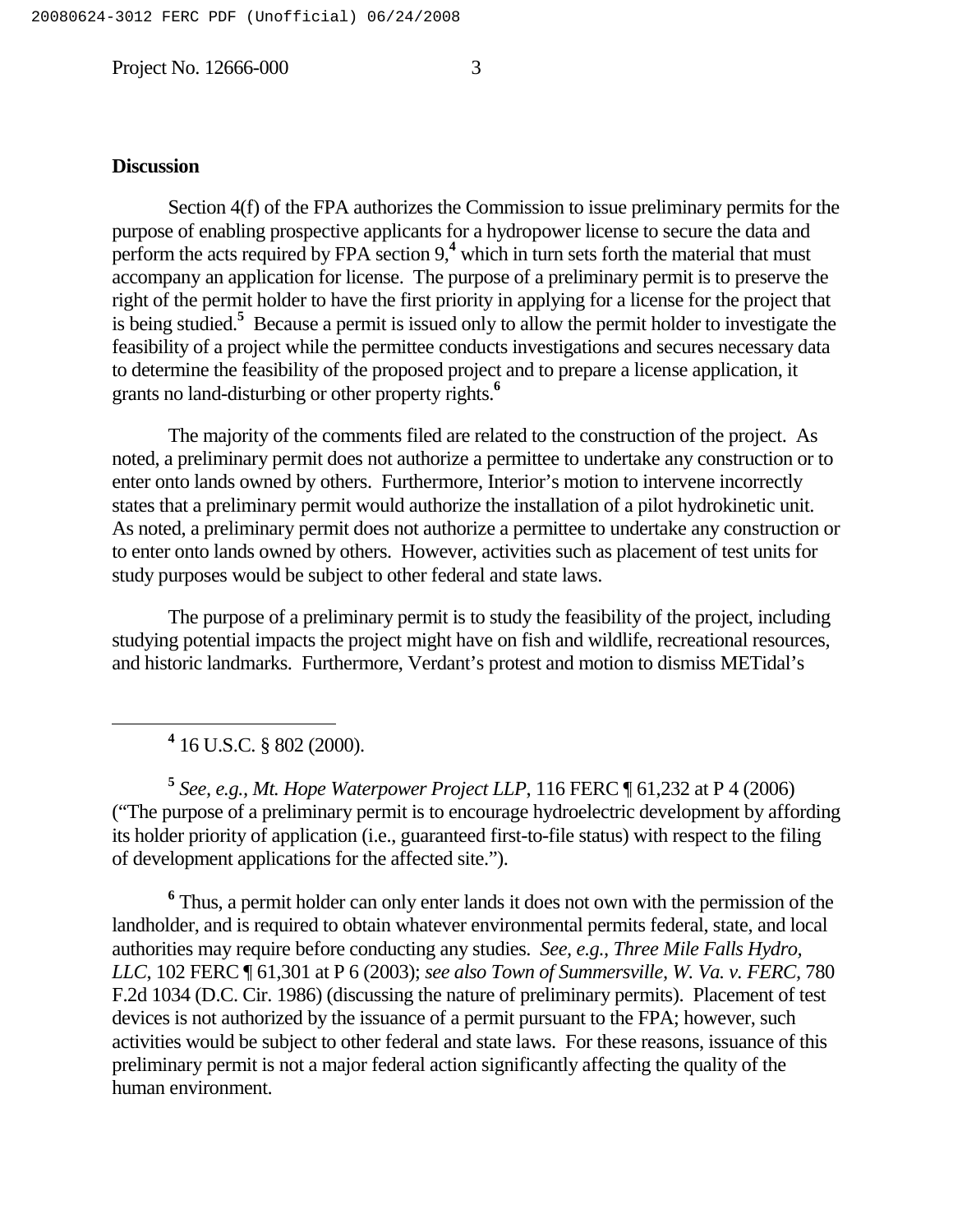preliminary permit application because it believes METidal is site-banking is somewhat addressed under the Commission's strict scrutiny policy stated below.

On February 15, 2007, the Commission issued a notice of inquiry seeking comments on how it should treat applications for preliminary permits to study hydropower projects involving proposals to utilize wave, current, and instream new technology methods. **<sup>7</sup>** In the notice of inquiry, the Commission posed three possible alternatives and stated that, pending the outcome of the notice of inquiry proceeding, it is adopting in the interim a "strict scrutiny" approach. Under that approach, the Commission will process new technology preliminary permit applications with a view toward limiting the boundaries of the permits, to prevent sitebanking and to promote competition. Further, to ensure that permit holders are actively pursuing project exploration, the Commission will carefully scrutinize the reports that permit holders are required to file on a semi-annual basis,<sup>8</sup> and would, where sufficient progress was not shown, consider canceling the permit. Stricter scrutiny could entail requirements such as reports on public outreach and agency consultation, development of study plans, and deadlines for filing a Notice of Intent to file a license application and a Pre-Application Document.

During the course of the permit, the Commission expects that the permittee will carry out prefiling consultation and study development leading to the possible development of a license application. The prefiling process begins with preparation of a Notice of Intent (NOI) and Pre-Application Document (PAD) pursuant to sections 5.5 and 5.6 of the Commission's Regulations. **<sup>9</sup>** The permittee must use the Integrated Licensing Process unless the Commission grants a request to use an alternative process (Alternative or Traditional Licensing Process). Such a request must accompany the NOI and PAD and set forth specific information justifying the request. **<sup>10</sup>** Should the permittee file a development application, notice of the application will be published, and interested persons and agencies will have an opportunity to intervene and to present their views concerning the project and the effects of its construction and operation.

This permit includes conditions to closely monitor the progress of the permittee's activities. In addition to the six-month progress reports required of permittees, this permit will

**<sup>7</sup>** *See Preliminary Permits for Wave, Current, and Instream New Technology Hydropower Projects*, Notice of Inquiry and Interim Statement of Policy, 118 FERC ¶ 61,112 (2007).

**<sup>8</sup>** As a standard condition in all preliminary permits, the Commission requires the permit holder to file progress reports every six months.

**<sup>9</sup>** 18 C.F.R. §§ 5.5 and 5.6 (2007).

**<sup>10</sup>** *See id.* § 5.3 (2007).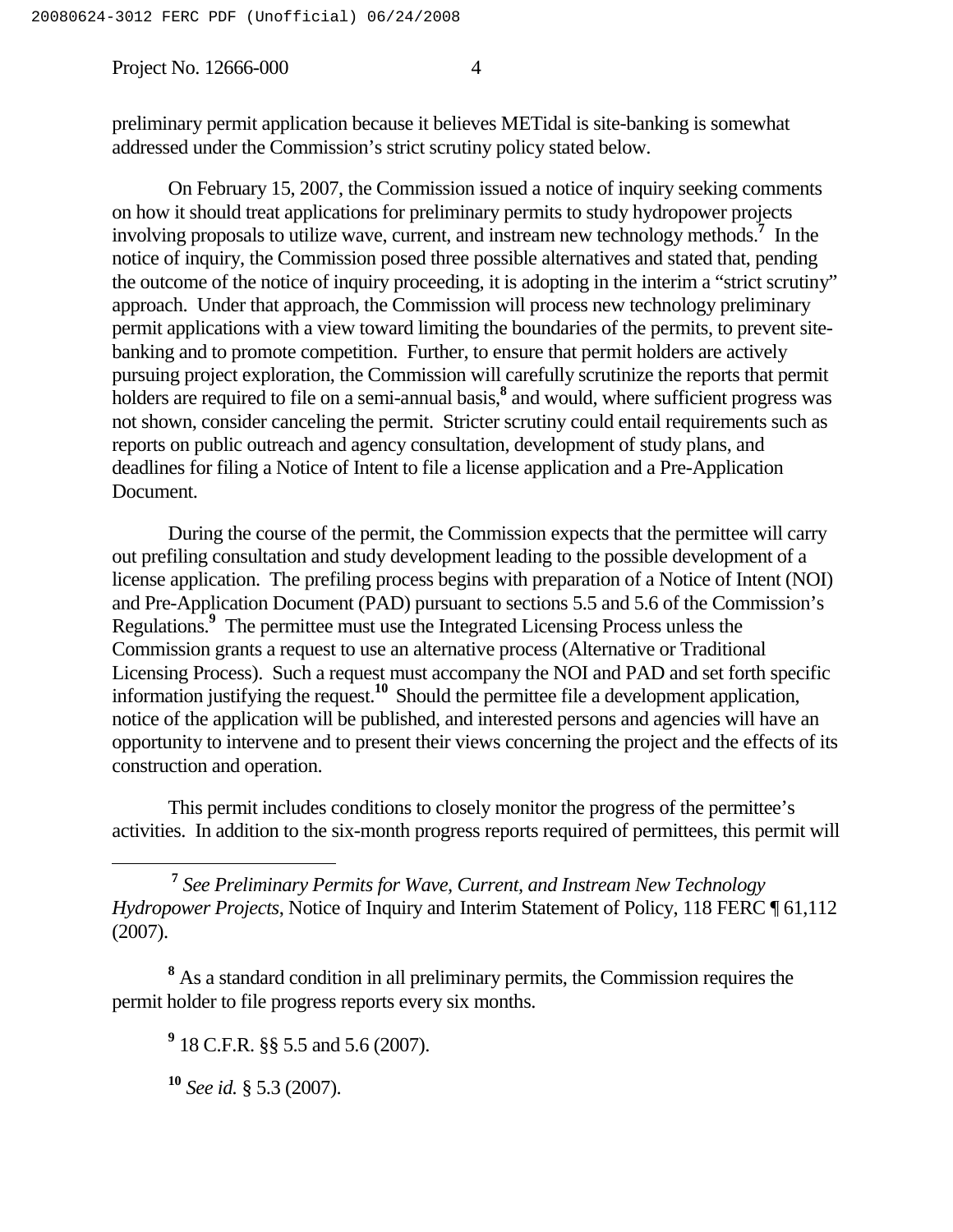also require the permittee to file, within 45 days of the issuance date, a schedule of activities to be carried out under the permit and target dates for completion of these activities. At a minimum, this should include the filing of the NOI and PAD within one year of permit issuance, along with any request to use the traditional or alternative licensing process, or an NOI and Draft Application within two years of permit issuance for a request for necessary waivers to pursue hydrokinetic pilot project licensing procedures. The PAD must also include the time frame for consulting with federal, state, and local agencies, tribes, non-governmental organizations, and any other interested entities; and a preliminary list of issues identified and necessary studies related to these issues. If the periodic progress reports required by Article 4 of this permit do not show significant progress, or if the permittee fails to comply with any other conditions, the permit may be cancelled.

A preliminary permit is not transferable. The named permittee is the only party entitled to the priority of the application for license afforded by this preliminary permit. In order to invoke permit-based priority in any subsequent licensing competition, the named permittee must file an application for license as the sole applicant, thereby evidencing its intent to be the sole licensee and to hold all proprietary rights necessary to construct, operate, and maintain the proposed project. Should any other parties intend during the term of any license issued any of these proprietary rights necessary for project purposes, they must be included as joint applicants in any application for license filed. In such an instance, where parties other than the permittee are added as joint applicants for license, the joint application will not be eligible for any permit-based priority. **11**

### The Director orders:

(A) A preliminary permit is issued for this project to Maine Tidal Energy Company for a period effective the first day of the month in which this permit is issued, and ending either 36 months from the effective date or on the date that a development application submitted by the permittee has been accepted for filing, whichever occurs first.

(B) This preliminary permit is subject to the terms and conditions of Part I of the Federal Power Act and related regulations. The permit is also subject to Articles 1 through 4, set forth in the attached standard form P-1.

(C) The permittee, in addition to the six-month progress reports required under Article 4, shall file the following:

Within 45 days of the issuance date of the permit, a schedule of activities proposed by the permittee during the three-year permit term, leading to the filing of a development application. At a minimum, this shall include filing,

**<sup>11</sup>** *See City of Fayetteville*, 16 FERC ¶ 61,209 (1981).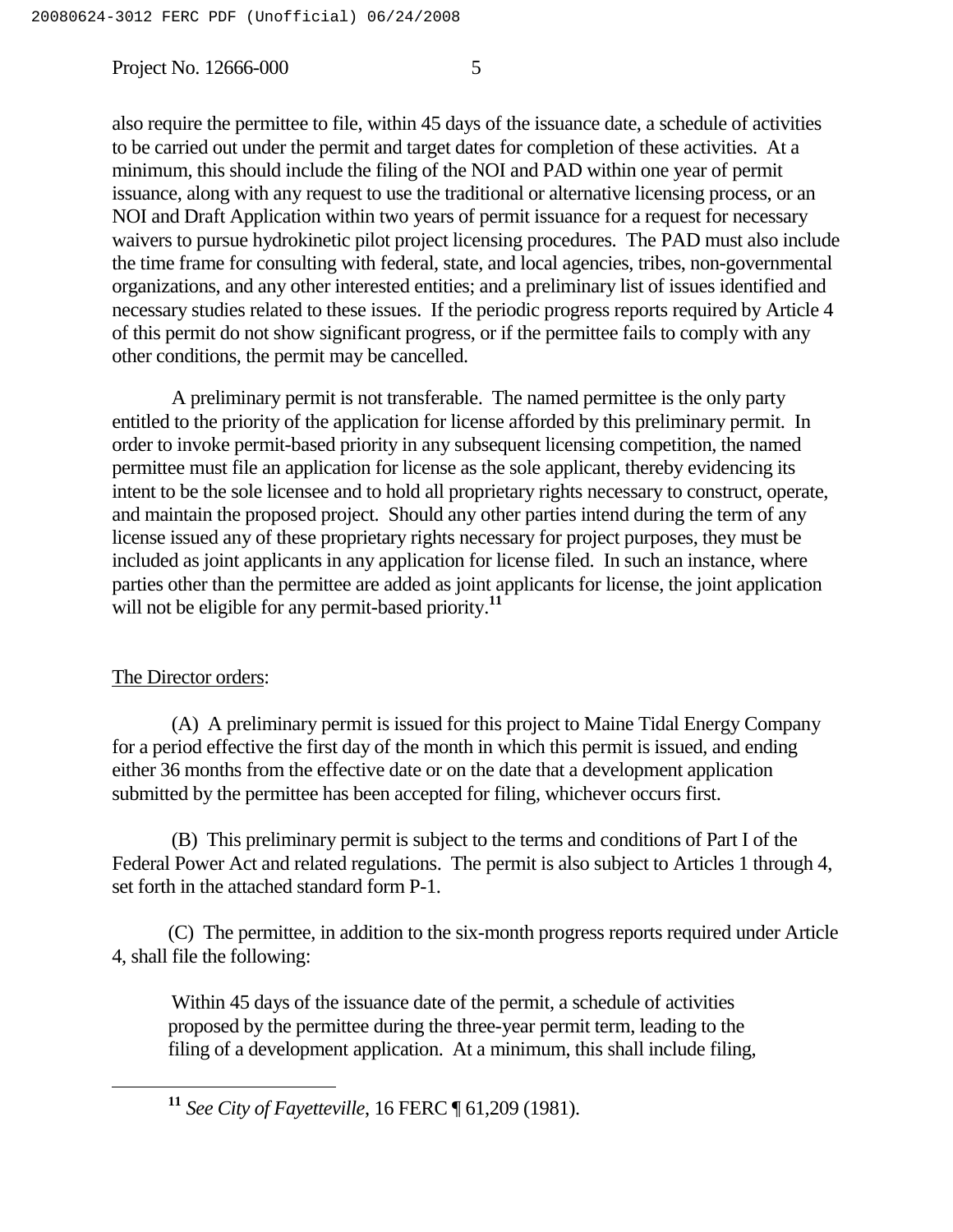within one year of the date of this permit, a notice of intent to file a license application (NOI) and pre-application document (PAD), accompanied by, if desired, a request to use the Traditional Licensing Process or Alternative Licensing Process, or the filing of an NOI and Draft Application no later than two years from permit issuance for development of a request for necessary waivers to pursue hydrokinetic pilot project licensing procedures. The PAD shall include a time frame for consulting with federal, state, and local agencies, tribes, non-governmental organizations, and any other interested entities; and for developing and filing a preliminary list of issues identified and studies related to these issues needed to develop a license application.

(D) On July 3, 2006, Verdant Power, LLC filed a motion to intervene. Granting the motion to intervene will not unduly delay or disrupt the proceeding or prejudice other parties to it. Therefore, pursuant to Rule 214, **<sup>12</sup>** the motion to intervene filed in this proceeding by the Verdant Power, LLC is granted, subject to the Commission's rules and regulations.

(E) This order is issued under authority delegated to the Director and constitutes final agency action. Requests for rehearing by the Commission may be filed within 30 days from the date of issuance of this order, pursuant to 18 C.F.R. § 385.713.

> William Guey-Lee Chief, Engineering and Jurisdiction Branch Division of Hydropower Administration and Compliance

**<sup>12</sup>** 18 C.F.R. § 385.214 (2007).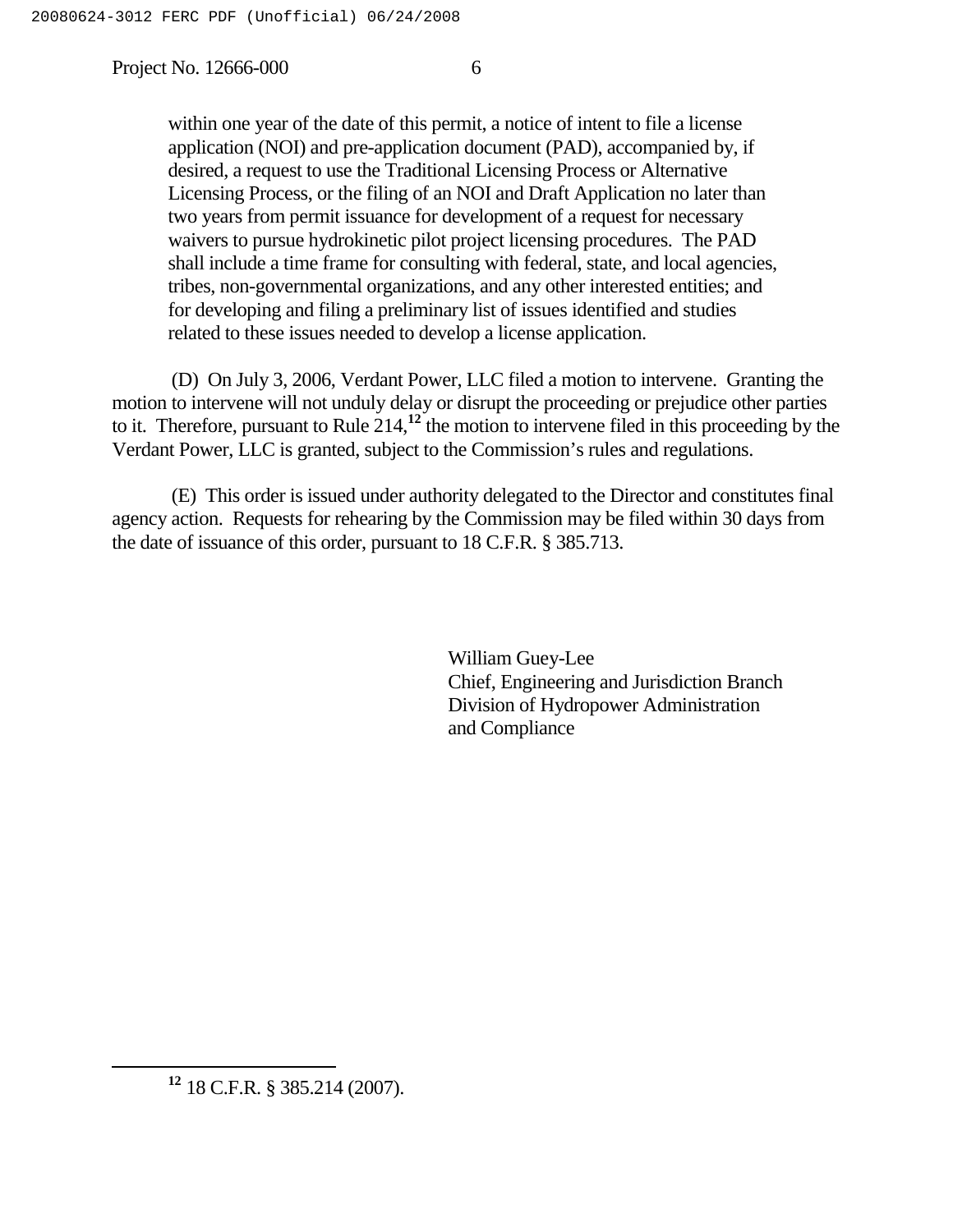Form P-1 (Revised March 2000)

#### **FEDERAL ENERGY REGULATORY COMMISSION**

## **TERMS AND CONDITIONS OF PRELIMINARY PERMIT**

**Article 1.** The purpose of the permit is to maintain priority of application for a license during the term of the permit while the Permittee conducts investigations and secures data necessary to determine the feasibility of the proposed project and, if said project is found to be feasible, prepares an acceptable application for license. In the course of whatever field studies the Permittee undertakes, the Permittee shall at the all times exercise appropriate measures to prevent irreparable damage to the environment of the proposed project. All test sites shall be restored as closely as possible to their original condition and to the satisfaction of the Commission's authorized representative or, where federal lands are affected, to the satisfaction of the agency administering such lands.

**Article 2.** The permit is not transferable and may, after notice and opportunity for hearing, be canceled by order of the Commission upon failure of the Permittee to prosecute diligently the activities for which a permit is issued, or for any other good cause shown.

**Article 3.** The priority granted under the permit shall be lost if the permit is canceled pursuant to Article 2 of this permit, or if the Permittee fails, on or before the expiration date of the permit, to file with the Commission an application for license for the proposed project in conformity with the Commission's rules and regulations then in effect.

**Article 4.** At the close of each six-month period from the effective date of this permit, the Permittee shall file four copies of a progress report with the Secretary, Federal Energy Regulatory Commission, 888 First Street, N.E., Washington, D.C. 20426; and shall serve a copy on the interveners in this proceeding. The report shall describe, for that report period, the nature and timing of what the Permittee has done under the pre-filing requirements of 18 CFR sections 4.38 and 5 and other applicable regulations; and, where studies require access to and use of land not owned by the Permittee, the status of the Permittee's efforts to obtain permission.